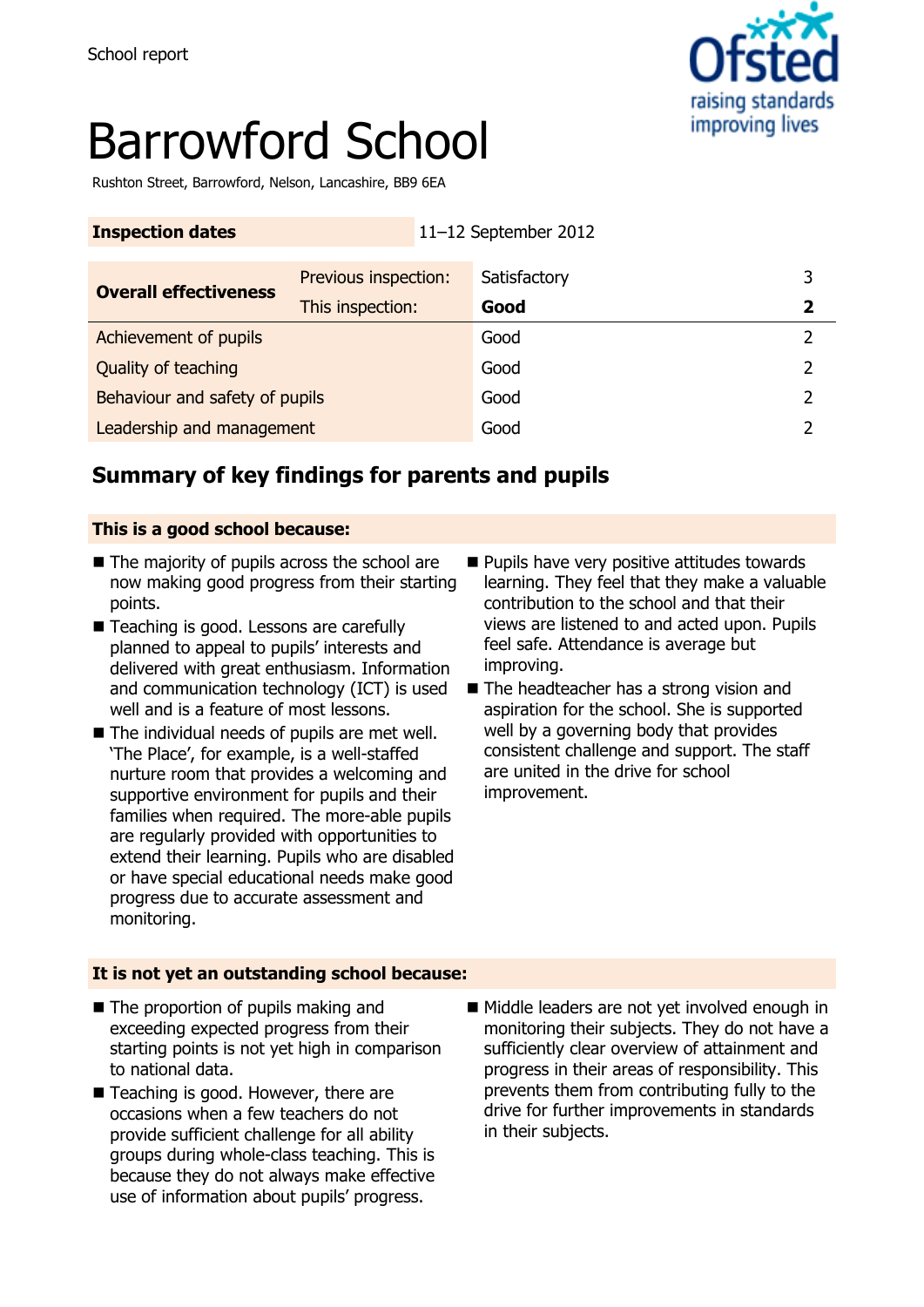## **Information about this inspection**

- Inspectors observed 18 lessons, one of which was a joint observation with the headteacher. In addition, the inspection team made a number of short visits to lessons and small group sessions.
- Meetings were held with groups of pupils, parents and carers, members of the governing body, a local authority representative, an independent consultant and school staff.
- Inspectors took account of 64 online questionnaires (Parent View), a letter and telephone call from parents and carers and 23 staff questionnaires.
- A range of documentation was looked at, including the school's pupil progress data, planning and monitoring documentation, records relating to behaviour and attendance and documents relating to safeguarding.

## **Inspection team**

| Louise Murphy, Lead inspector | <b>Additional Inspector</b> |
|-------------------------------|-----------------------------|
| John Ellwood                  | <b>Additional Inspector</b> |
| Jean Tarry                    | <b>Additional Inspector</b> |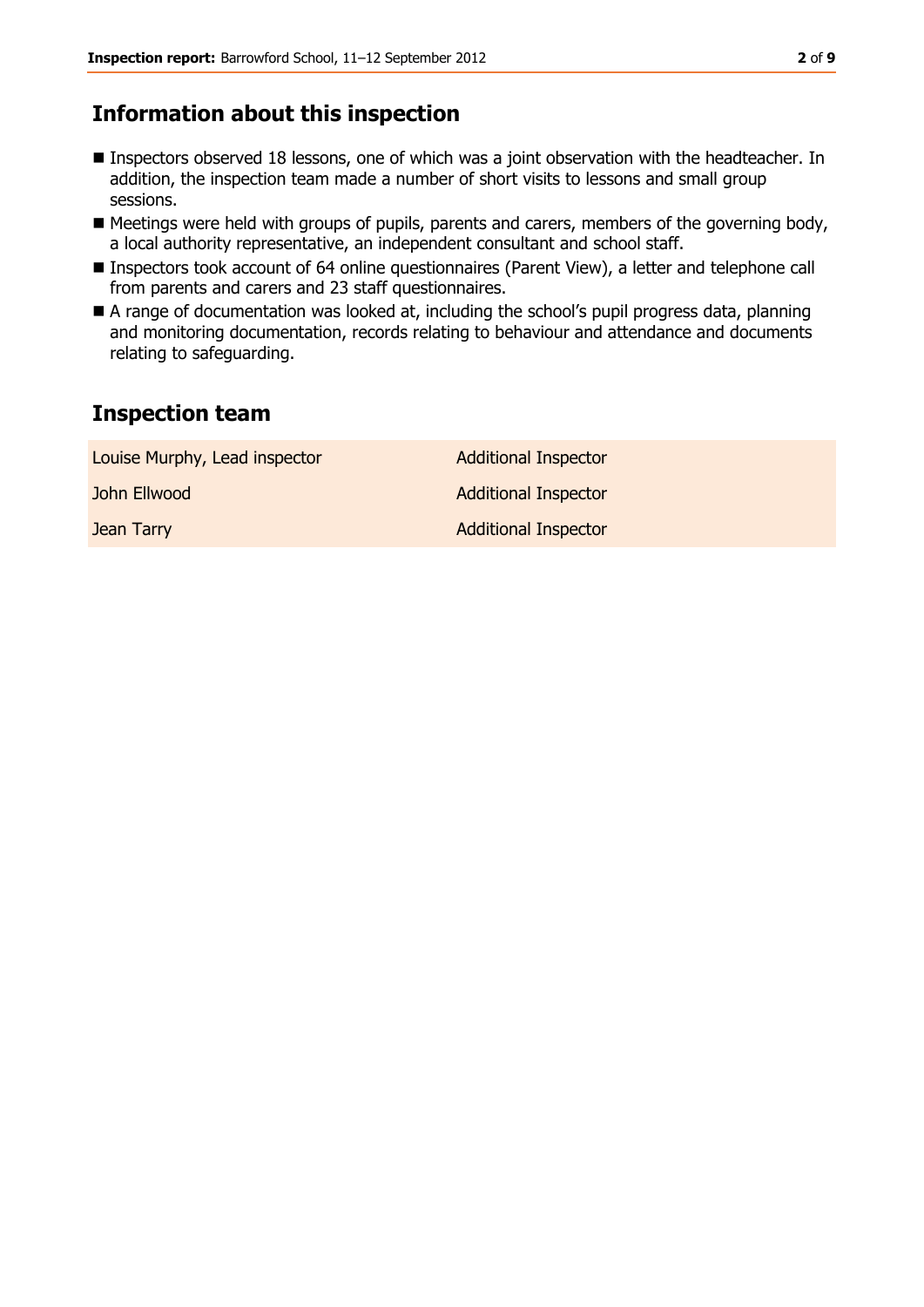# **Full report**

## **Information about this school**

- Barrowford School is a larger-than-average primary school that is growing in pupil numbers. During 2011/12, 46 pupils joined the school later than the usual start date.
- Almost 18% of pupils are known to be eligible for pupil premium; this proportion is slightly below the national average.
- Approximately 4% of pupils are supported at school action and 3% of pupils are supported at school action plus or have a statement of special educational needs; both proportions are below the national average.
- Most pupils are from a White British background and the majority speak English as their first language.
- The school currently meets the government's floor standard, which sets the minimum expectation for pupils' attainment and progress.

## **What does the school need to do to improve further?**

- Improve the quality of teaching so that the majority is outstanding by:
	- consistently planning lessons that take into account prior learning to ensure that any wholeclass teaching is at the correct level to meet the needs of all pupils
	- increasing opportunities for teachers to observe examples of outstanding teaching.
- Develop the role of subject leaders so that they have a greater involvement in monitoring teaching in their subject to give them a clearer picture of attainment in their areas of responsibility.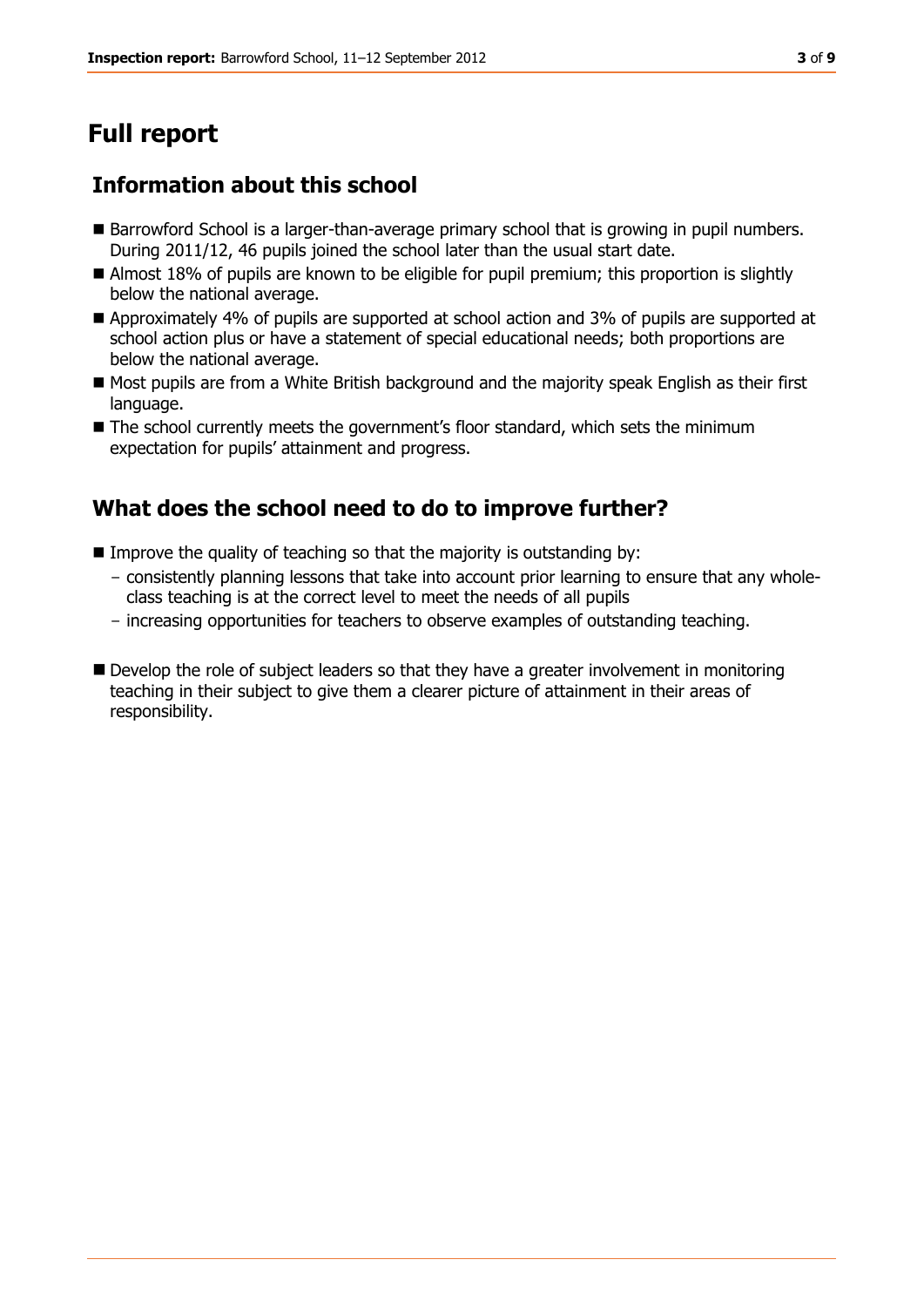## **Inspection judgements**

### **The achievement of pupils is good**

- **From their starting points, which are generally below age-related expectations, children in the** Reception class make good progress. Adults provide a warm, welcoming environment that builds confidence and supports children to settle very quickly. After only a few days in school, children were interacting well and listening carefully to adults and each other. One boy brought his plant into school and was able tell a group of children how he looked after it. The children were very curious and listened attentively. They were supported well by staff to develop their questioning skills.
- The attainment of pupils at the end of Key Stage 1 has now improved. The proportion of pupils attaining the higher level in reading is above average. Writing and mathematics are slightly below average but progress from pupils' starting points is good in each subject.
- Attainment at Key Stage 2 has been on an upward trend since the last inspection and is now broadly average in English and mathematics. Most pupils reach Level 4 in English and mathematics although more pupils reach the higher level in mathematics. Improving writing has been a priority for the school and although levels of attainment are improving, fewer pupils achieve at the higher level in writing than in reading.
- **Pupils with special educational needs make good progress because of the prompt assessment** and very effective support that they receive.
- Senior leaders ensure that the pupil-premium funding is used effectively to raise the achievement of pupils eligible for free school meals and those children who are looked after. It contributes toward the costs of employing additional staff to deliver small group teaching activities precisely focused on the needs of the learners. The progress of these groups of learners is monitored carefully and gaps are narrowing.
- **Pupils have daily opportunities to practise reading. A slot is made available on the timetable to** allow them to read material that appeals to them. This, together with the regular teaching of reading and linking letters and sounds, has resulted in an improvement in the reading skills of pupils across the school and has increased attainment at the end of Key Stage 1 and Key Stage 2.
- Achievement is good, but it is not outstanding because the proportion of pupils making and exceeding expected levels of progress is not high in comparison to national data.

#### **The quality of teaching is good**

- There is reliable assessment and tracking information available to teachers to help them plan next steps in learning. However, sometimes these are not used effectively to ensure that all pupils are challenged during whole-class teaching.
- ICT is used very well across the school to assess and enhance learning. In the Early Years Foundation Stage teachers and teaching assistants record observations using hand-held electronic devices. Parents and carers can access and contribute to the information online, so that no developmental milestone is missed and progress can be built upon.
- Teachers mark work regularly. The bubble and block method identifies an aspect of work that the pupils have done well and provides a suggestion about how to make their work even better. Pupils say that this helps them to understand how to improve their work.
- Teaching assistants make a valuable contribution to pupils' learning. They oversee learning tasks set by teachers, which allows the teacher to focus attention on pupils in need of additional support. This strategy has resulted in an increased number of pupils making expected progress.
- **Pupils are taught a set of skills and then complete a menu of tasks and activities throughout** the day. This allows them to develop and practise their new learning across all curriculum subjects. This has a very positive impact on pupils' enjoyment of learning and the development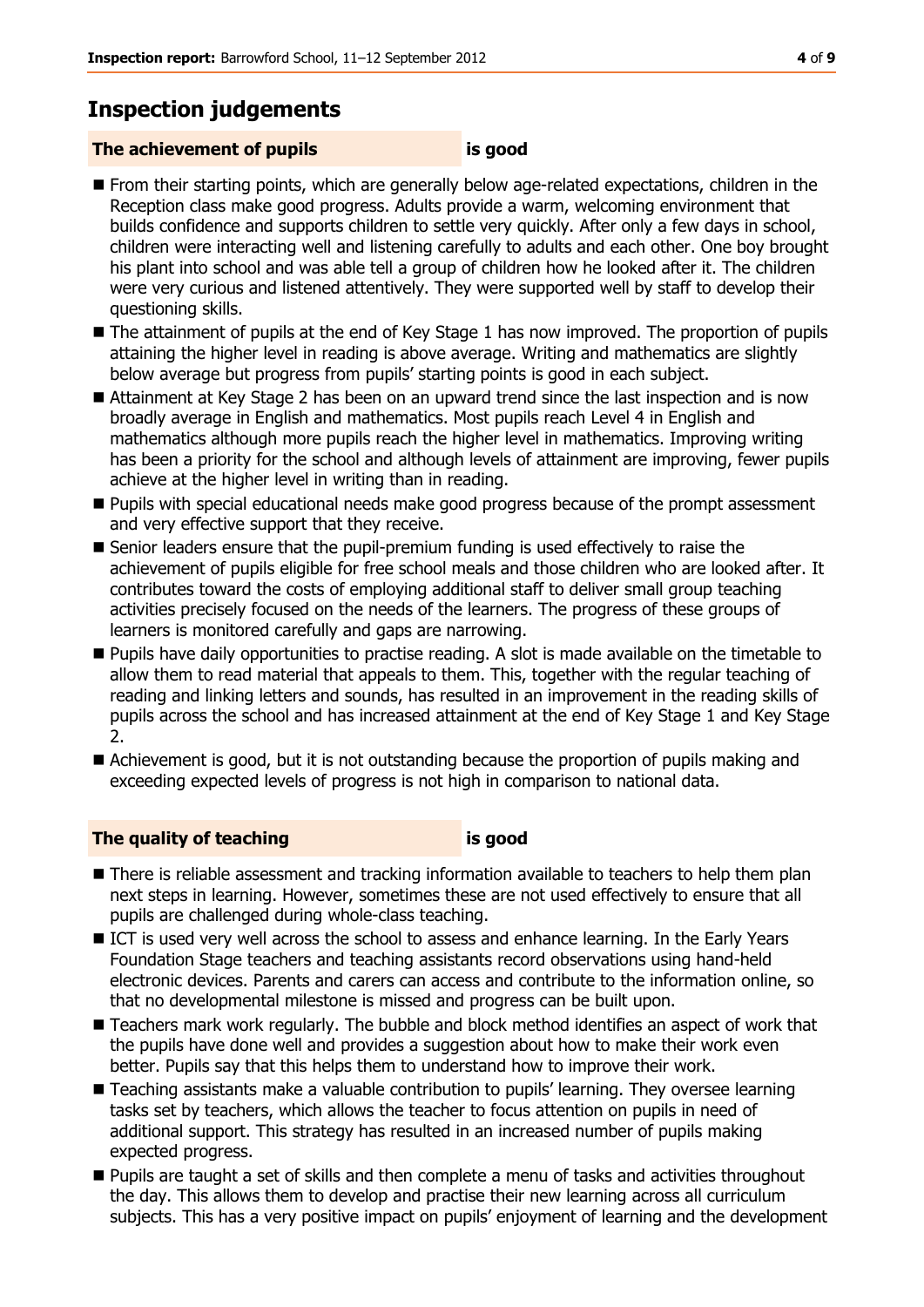of independent learning.

- A range of strategies to meet the needs of learners is available at Barrowford. The more-able pupils engage in higher-level activities on a regular basis. An educational psychologist regularly visits school to ensure that teachers set appropriately challenging tasks for pupils with additional social or academic needs.
- The work in pupils' books shows that the majority of pupils are making good progress and that teaching over time is of a good and improving quality.

#### **The behaviour and safety of pupils are good**

- Pupils have very positive attitudes towards learning. One boy said that he enjoyed struggling to learn new things because when he struggles he knows that he has worked hard to learn something new. His friends in the group agreed.
- Barrowford is a highly inclusive school. The policy not to exclude and to welcome all pupils including those excluded from other schools results in there being a range of effective strategies, expertly used to help pupils manage their own behaviour. 'The Place' provides a nurturing environment to support pupils with social or emotional difficulties. Parents and carers of pupils who have transferred from other settings made a point of speaking to inspectors to explain how well the school had supported their children to settle quickly.
- Some parents and carers who responded to the questionnaire feel that bullying is not dealt with effectively. However, pupils insist that they feel safe in school, that they understand the different forms that bullying can take and that since the anti-bullying drive, which took place last year, the school is free from bullying of any type.
- **Pupils have a very good understanding of what is right and wrong. They recognise that some** pupils 'kick off sometimes' but they also recognise that this behaviour is dealt with effectively by staff and does not disrupt lessons.
- Play and lunchtimes are flexible. Classes take breaks when it is convenient and this minimises disruption to learning. Consequently, there is always plenty of space on the playground, which helps to maintain good standards of behaviour.
- Through the pupil council all pupils are able to contribute toward developments within the school. For example, pupils wanted more playground equipment. The pupils planned moneyraising events but recognised that they had not budgeted for the soft surfacing. They continued to raise the money until they were sure they had the funds they needed to enjoy their time on the playground and to stay safe.
- Most pupils arrive at school on time. Attendance is improving and is now average due to strategies put in place. For example, text messages to parents and carers are used when the school does not know why a pupil is absent. The number of holidays taken during term time has an adverse impact on attendance.
- Behaviour and safety are not outstanding because, when teachers do not provide the correct level of challenge for all pupils during whole-class teaching, some pupils can become distracted. Attendance is average.

#### **The leadership and management are good**

- The headteacher provides strong leadership and has high aspirations for the school. She has the support of a staff fully committed to the philosophy and ethos she articulates.
- Teaching is monitored rigorously by senior leaders and professional development is closely linked to school-improvement priorities and individual needs. This has had a positive impact on the quality of teaching, which has improved since the last inspection. However, there are limited opportunities for teachers to observe outstanding teaching.
- The school offers a curriculum that meets the needs and interests of the pupils. It is enriched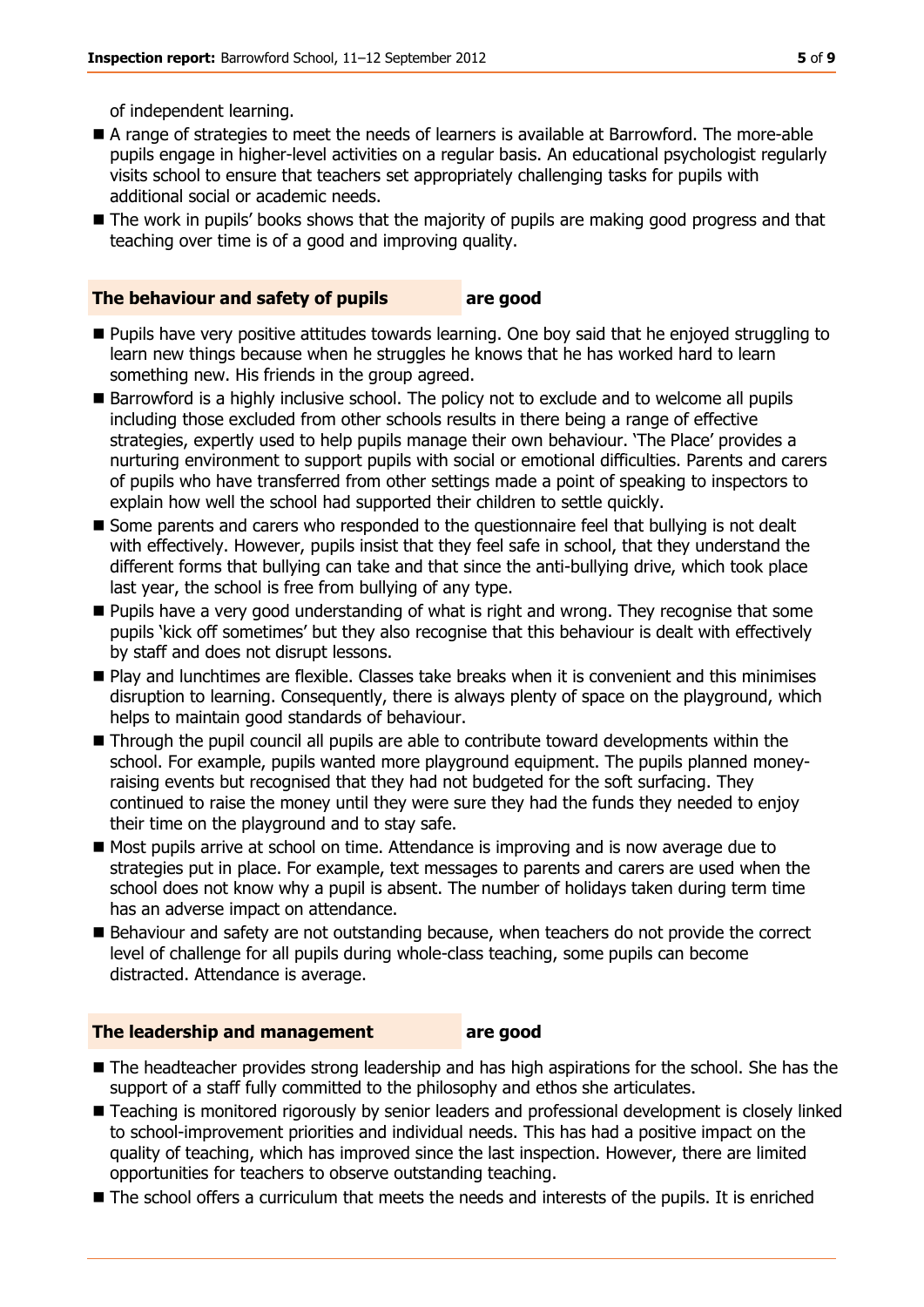further by the after-school activities available to all pupils and the visits arranged which link with curricular themes. The curriculum is good because it has contributed to the acceleration in progress observed across the school over time and prepares pupils well for the next stage of their education.

- Spiritual, moral, social and cultural awareness is a strength of the school. The curriculum continuously reinforces positive attitudes towards learning and the development of skills and qualities such as perseverance, reasoning and empathy. The school has a range of links with other cultures. For example, a group of pupils engage in Skype conversations with youngsters from the Middle East in order to share their perspectives on bullying.
- Equality of opportunity is promoted effectively. The school strives to ensure that all pupils achieve as well as they can.
- Safeguarding arrangements meet statutory requirements and give no cause for concern.
- **E** Leadership and management are not yet outstanding because middle leaders do not yet have a whole-school view of progress and attainment in their subjects.
- The majority of parents and carers agree that the school is led and managed well.
- The local authority has provided light touch support for this good school.

#### ■ The governance of the school:

- Governors are ambitious for Barrowford School. They are extremely supportive of the headteacher and the new strategies she has introduced. They question and challenge school leaders regularly. They are kept up to date with school initiatives through detailed reports about specific aspects of school life presented by staff. Governors also meet pupil councillors and canvass the opinion of parents through the distribution of questionnaires to ensure that they are aware of the views of all those involved with the school.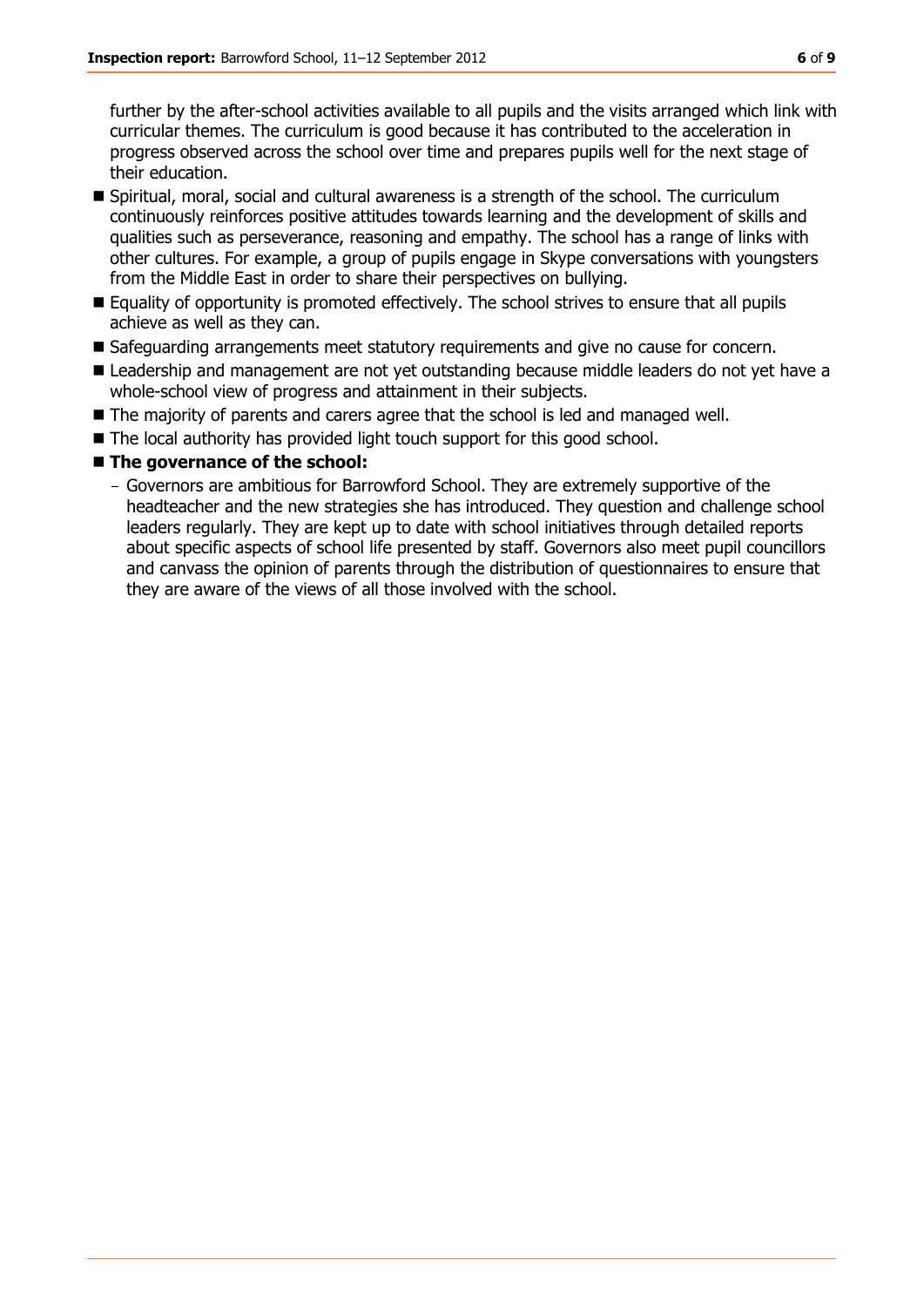## **What inspection judgements mean**

| <b>School</b> |                         |                                                                                                                                                                                                                                                                                                                                                                         |
|---------------|-------------------------|-------------------------------------------------------------------------------------------------------------------------------------------------------------------------------------------------------------------------------------------------------------------------------------------------------------------------------------------------------------------------|
| Grade         | <b>Judgement</b>        | <b>Description</b>                                                                                                                                                                                                                                                                                                                                                      |
| Grade 1       | Outstanding             | An outstanding school is highly effective in delivering outcomes<br>that provide exceptionally well for all its pupils' needs. This<br>ensures that pupils are very well equipped for the next stage of<br>their education, training or employment.                                                                                                                     |
| Grade 2       | Good                    | A good school is effective in delivering outcomes that provide<br>well for all its pupils' needs. Pupils are well prepared for the next<br>stage of their education, training or employment.                                                                                                                                                                            |
| Grade 3       | Requires<br>improvement | A school that requires improvement is not yet a good school, but it<br>is not inadequate. This school will receive a full inspection within<br>24 months from the date of this inspection.                                                                                                                                                                              |
| Grade 4       | Inadequate              | A school that has serious weaknesses is inadequate overall and<br>requires significant improvement but leadership and management<br>are judged to be Grade 3 or better. This school will receive<br>regular monitoring by Ofsted inspectors.                                                                                                                            |
|               |                         | A school that requires special measures is one where the school<br>is failing to give its pupils an acceptable standard of education<br>and the school's leaders, managers or governors have not<br>demonstrated that they have the capacity to secure the<br>necessary improvement in the school. This school will receive<br>regular monitoring by Ofsted inspectors. |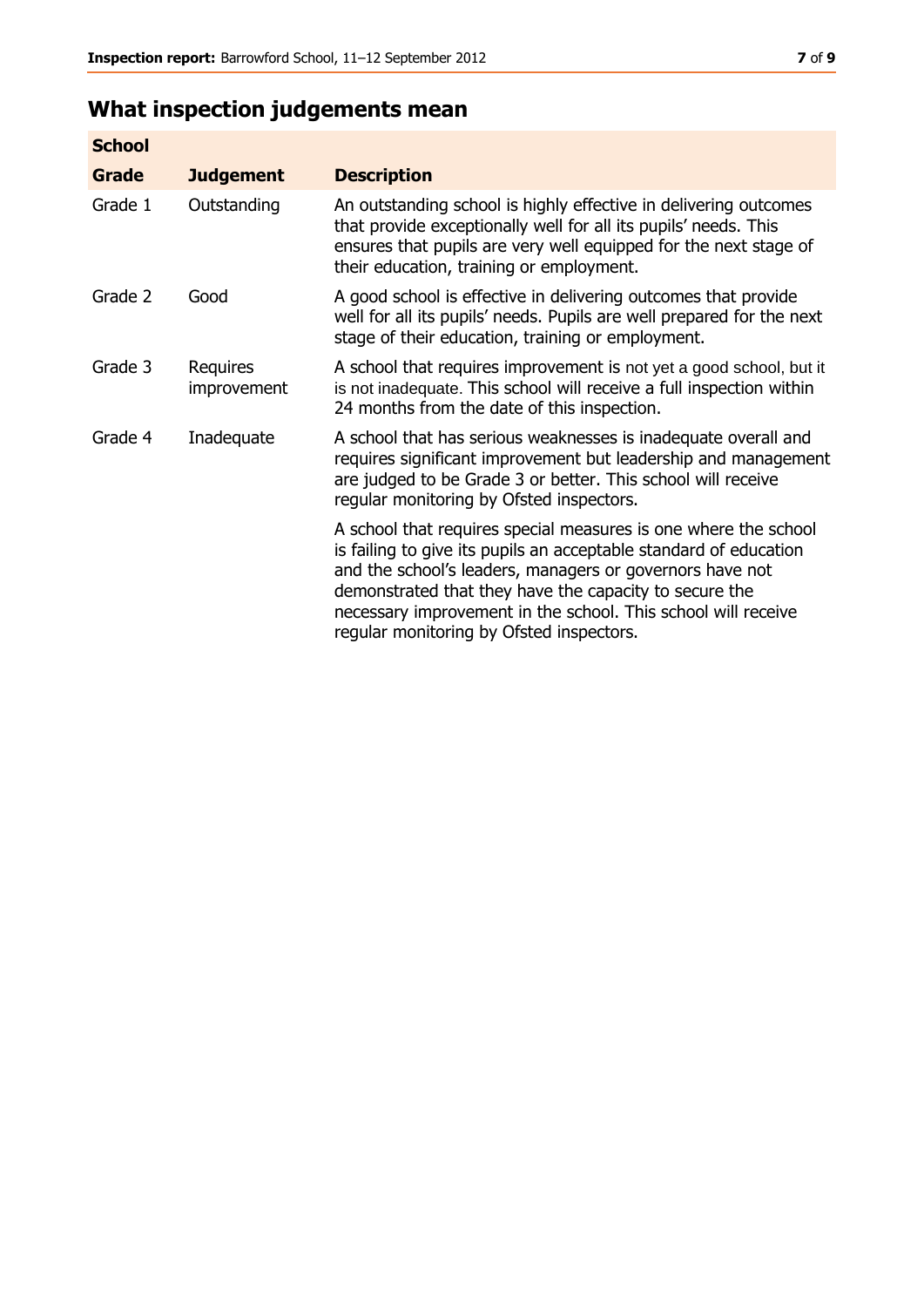| Unique reference number  | 119166     |
|--------------------------|------------|
| <b>Local authority</b>   | Lancashire |
| <b>Inspection number</b> | 405836     |

This inspection of the school was carried out under section 5 of the Education Act 2005.

| <b>Type of school</b>                      | Primary                      |
|--------------------------------------------|------------------------------|
| <b>School category</b>                     | Community                    |
| Age range of pupils                        | $4 - 11$                     |
| <b>Gender of pupils</b>                    | Mixed                        |
| <b>Number of pupils on the school roll</b> | 313                          |
| <b>Appropriate authority</b>               | The governing body           |
| <b>Chair</b>                               | <b>Stewart Cooper</b>        |
| <b>Headteacher</b>                         | Rachel Tomlinson             |
| Date of previous school inspection         | 14 February 2011             |
| <b>Telephone number</b>                    | 01282 615644                 |
| <b>Fax number</b>                          | Not applicable               |
| <b>Email address</b>                       | head@barrowford.lancs.sch.uk |